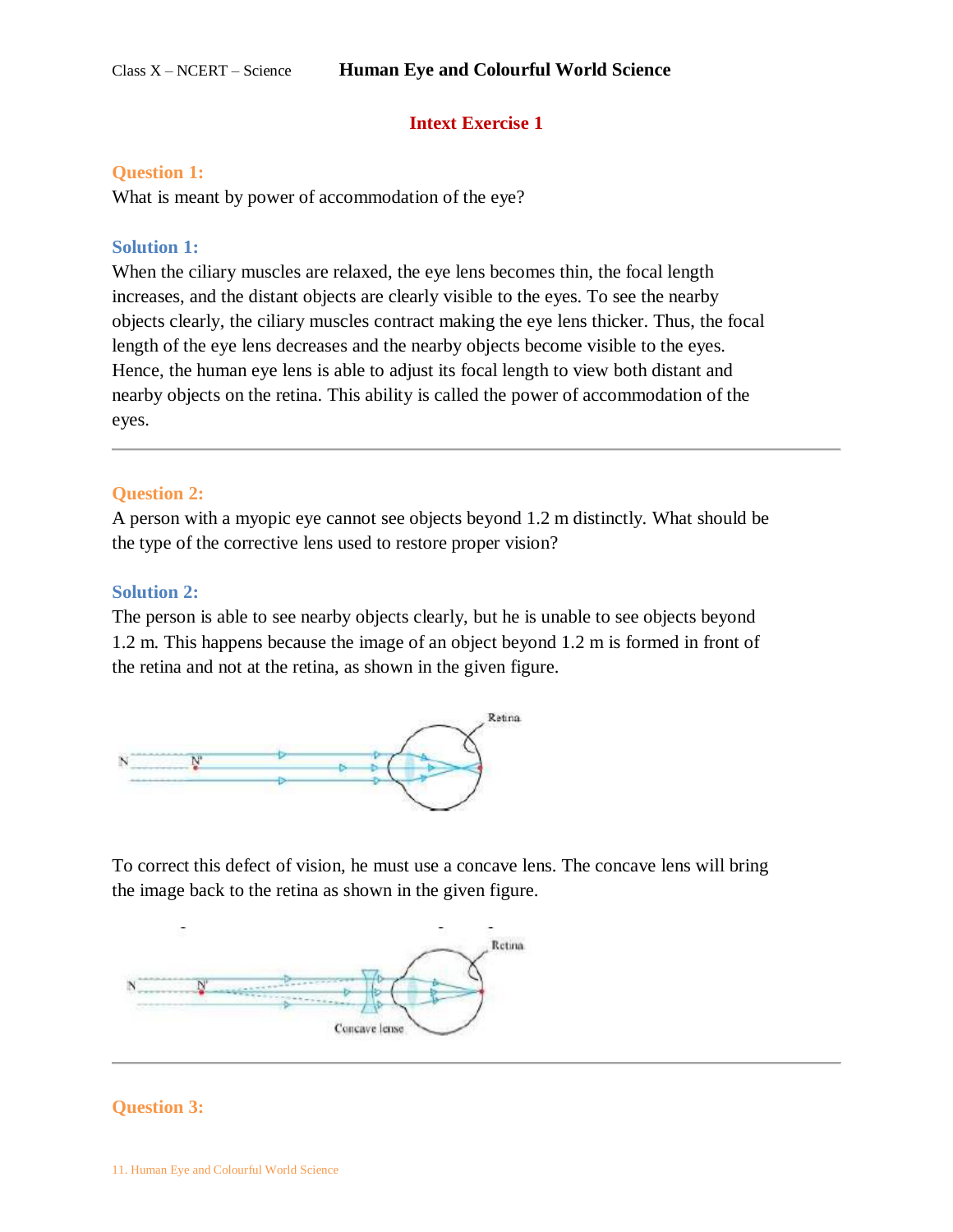What is the far point and near point of the human eye with normal vision?

### **Solution 3:**

The near point of the eye is the minimum distance of the object from the eye, which can be seen distinctly without strain. For a normal human eye, this distance is 25 cm. The far point of the eye is the maximum distance to which the eye can see the objects clearly. The far point of the normal human eye is infinity.

## **Question 4:**

A student has difficulty reading the blackboard while sitting in the last row. What could be the defect the child is suffering from? How can it be corrected?

## **Solution 4:**

A student has difficulty in reading the blackboard while sitting in the last row. It shows that he is unable to see distant objects clearly. He is suffering from myopia. This defect can be corrected by using a concave lens.

# **NCERT Exercise**

### **Question 1:**

The human eye can focus objects at different distances by adjusting the focal length of the eye lens. This is due to

- (a) presbyopia
- (b) accommodation
- (c) near-sightedness
- (d) far-sightedness

### **Solution 1:**

(b) Human eye can change the focal length of the eye lens to see the objects situated at various distances from the eye. This is possible due to the power of accommodation of the eye lens.

### **Question 2:**

The human eye forms the image of an object at its

- (a) cornea
- (b) iris
- (c) pupil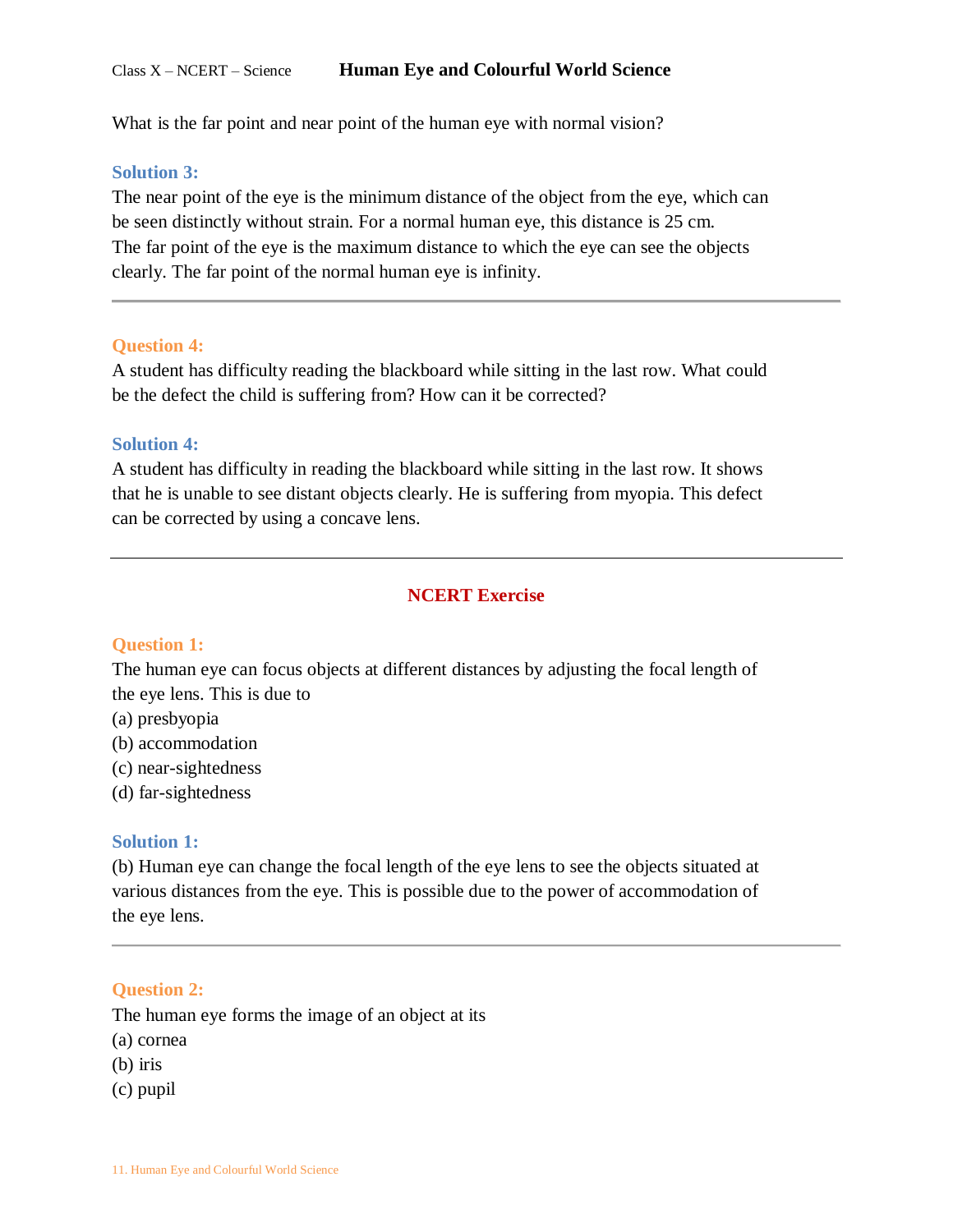## (d) retina

# **Solution 2:**

(d) The human eye forms the image of an object at its retina.

# **Question 3:**

The least distance of distinct vision for a young adult with normal vision is about

- (a) 25 m
- (b) 2.5 cm
- (c) 25 cm
- (d) 2.5 m

# **Solution 3:**

(c) The least distance of distinct vision is the minimum distance of an object to see clear and distinct image. It is 25 cm for a young adult with normal visions.

# **Question 4:**

The change in focal length of an eye lens is caused by the action of the

- (a) pupil
- (b) retina
- (c) ciliary muscles
- (d) iris

# **Solution 4:**

(c) The relaxation or contraction of ciliary muscles changes the curvature of the eye lens. The change in curvature of the eye lens changes the focal length of the eyes. Hence, the change in focal length of an eye lens is caused by the action of ciliary muscles.

# **Question 5:**

A person needs a lens of power −5.5 dioptres for correcting his distant vision. For correcting his near vision he needs a lens of power +1.5 dioptre. What is the focal length of the lens required for correcting (i) distant vision, and (ii) near vision?

# **Solution 5:**

For distant vision =  $-0.181$  m, for near vision = 0.667 m The power P of a lens of focal length f is given by the relation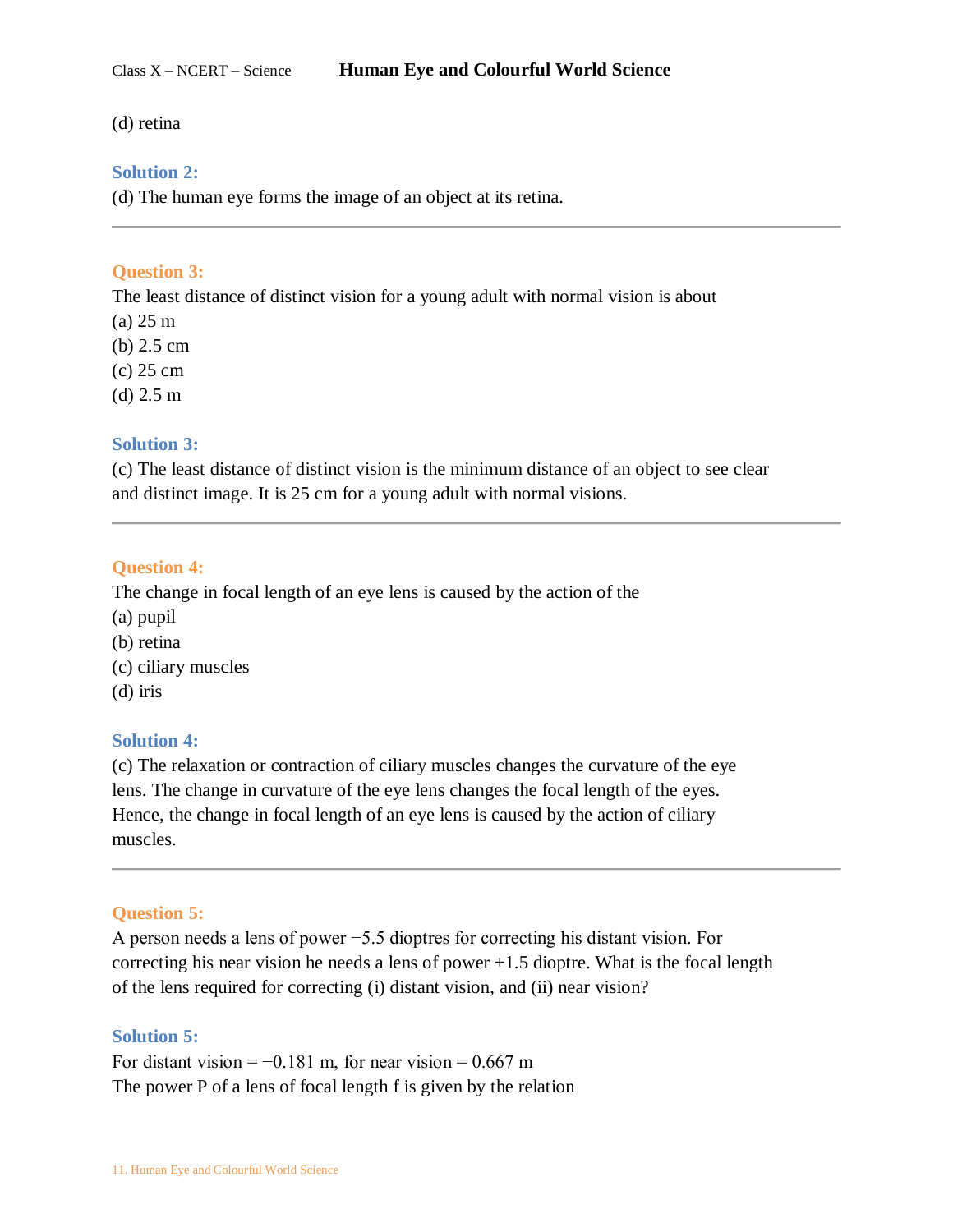$P = 1/f$ (in meteres)

(i) Power of the lens used for correcting distant vision =  $-5.5$  D Focal length of the required lens,  $f = 1/P$ 

 $f = 1/-5.5 = -0.181$  m

The focal length of the lens for correcting distant vision is −0.181 m.

(ii) Power of the lens used for correcting near vision  $= +1.5$  D Focal length of the required lens,  $f = 1/P$  $f = 1/1.5 = +0.667$ 

The focal length of the lens for correcting near vision is 0.667 m.

# **Question 6:**

The far point of a myopic person is 80 cm in front of the eye. What is the nature and power of the lens required to correct the problem?

# **Solution 6:**

The person is suffering from an eye defect called myopia. In this defect, the image is formed in front of the retina. Hence, a concave lens is used to correct this defect of vision.

Object distance,  $u = \text{infinity} = \text{infinity}$  symbol Image distance,  $v = -80$  cm Focal length  $= f$ According to the lens formula,  $1 \quad 1 \quad 1$ 

$$
\frac{1}{v} - \frac{1}{u} = \frac{1}{f}
$$
  

$$
-\frac{1}{80} - \frac{1}{\infty} = \frac{1}{f}
$$
  

$$
\frac{1}{f} = -\frac{1}{80}
$$
  

$$
f = -80 \text{ cm} = -0.8 \text{ m}
$$

We know, Power  $P = 1/f$ (in metres)

 $P = 1/-0.8 = -1.25$  D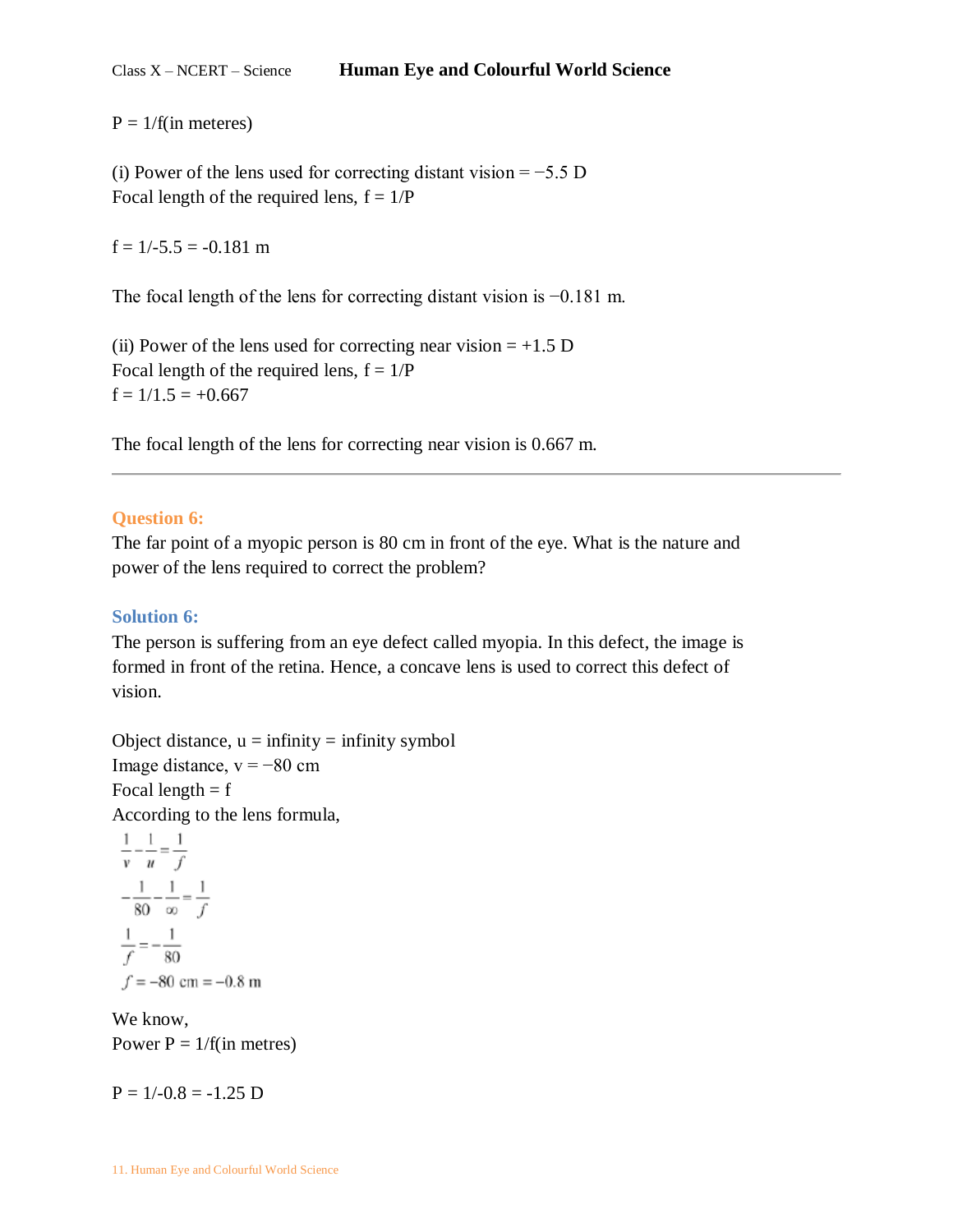A concave lens of power −1.25 D is required by the person to correct his defect.

### **Question 7:**

Make a diagram to show how hypermetropia is corrected. The near point of a hypermetropic eye is 1 m. What is the power of the lens required to correct this defect? Assume that the near point of the normal eye is 25 cm.

## **Solution 7:**

A person suffering from hypermetropia can see distinct objects clearly but faces difficulty in seeing nearby objects clearly. It happens because the eye lens focuses the incoming divergent rays beyond the retina. This defect of vision is corrected by using a convex lens. A convex lens of suitable power converges the incoming light in such a way that the image is formed on the retina, as shown in the following figure.



Correction for hypermetropic eye

The convex lens actually creates a virtual image of a nearby object  $(N'$  in the figure) at the near point of vision (N) of the person suffering from hypermetropia.

The given person will be able to clearly see the object kept at 25 cm (near point of the normal eye), if the image of the object is formed at his near point, which is given as 1 m.

Object distance,  $u = -25$  cm Image distance,  $v = -1$  m =  $-100$  cm Focal length, f Using the lens formula,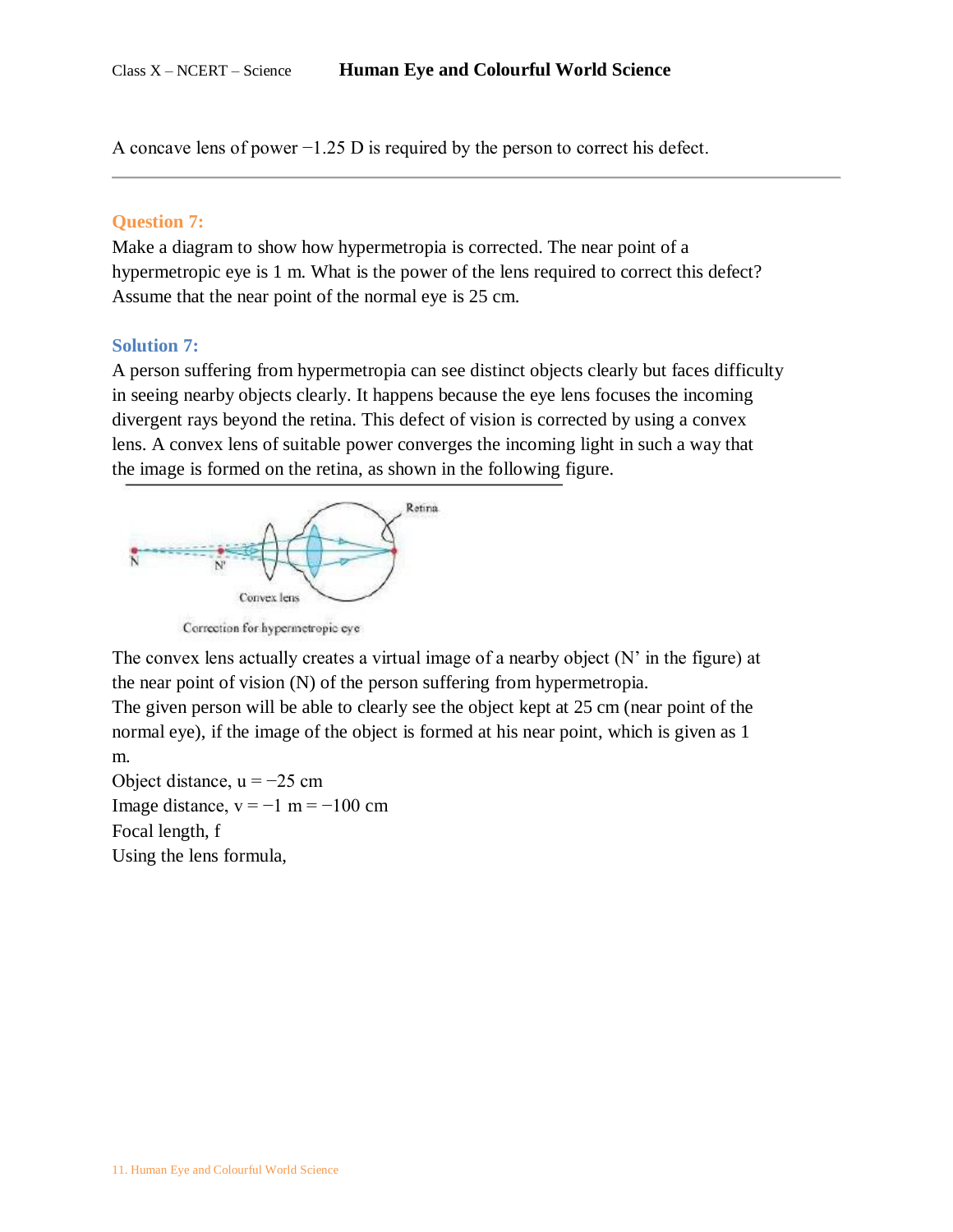$\frac{1}{v} - \frac{1}{u} = \frac{1}{f}$  $\frac{1}{-100} - \frac{1}{-25} = \frac{1}{f}$  $\frac{1}{f} = \frac{1}{25} - \frac{1}{100}$  $\frac{1}{f} = \frac{4-1}{100}$  $f = \frac{100}{3} = 33.3$  cm = 0.33 m Power,  $P = \frac{1}{f (in metres)} = \frac{1}{0.33 \text{ m}} = +3.0 \text{ D}$ 

A convex lens of power +3.0 D is required to correct the defect.

### **Question 8:**

Why is a normal eye not able to see clearly the objects placed closer than 25 cm?

### **Solution 8:**

A normal eye is unable to clearly see the objects placed closer than 25 cm because the ciliary muscles of eyes are unable to contract beyond a certain limit.

# **Question 9:**

What happens to the image distance in the eye when we increase the distance of an object from the eye?

# **Solution 9:**

Since the size of eyes cannot increase or decrease, the image distance remains constant. When we increase the distance of an object from the eye, the image distance in the eye does not change. The increase in the object distance is compensated by the change in the focal length of the eye lens. The focal length of the eyes changes in such a way that the image is always formed at the retina of the eye.

### **Question 10:**

Why do stars twinkle?